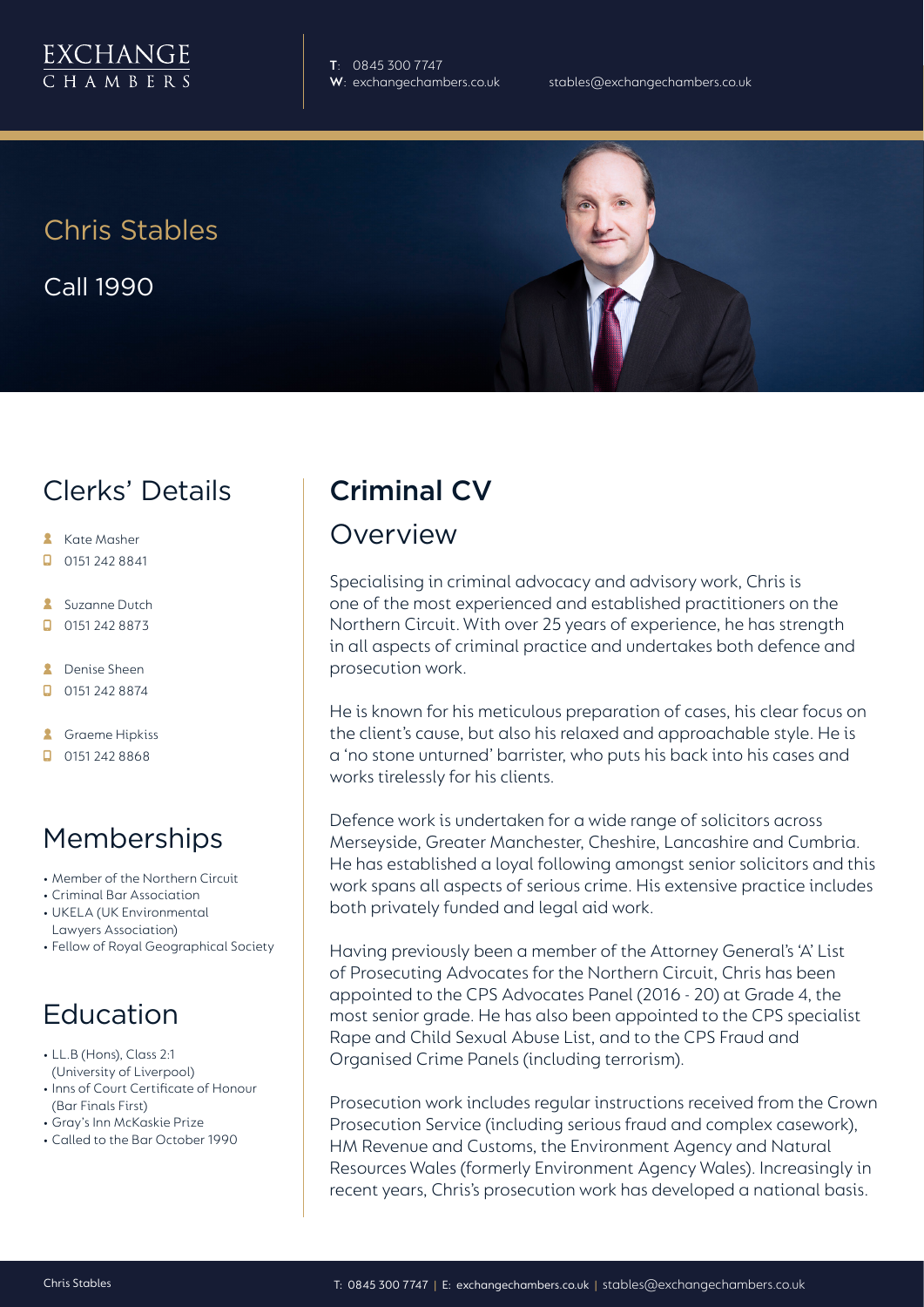

: 0845 300 7747: exchange chambers.co.uk<br>
- 0845 300 7747: exceptions.co.ukstables@exchange.co.ukstables@exchangechambers.co.uk<br>
in general crime, his experience and areas of expertise encompass serious and complex<br>
in dec fraud (including excise, revenue, banking and oil fraud), homicide (all aspects of murder and manslaughter), cases involving serious violence, drugs and serious sexual offences. In addition, Chris is known for his expertise in relation to the proceeds of crime and asset recovery matters.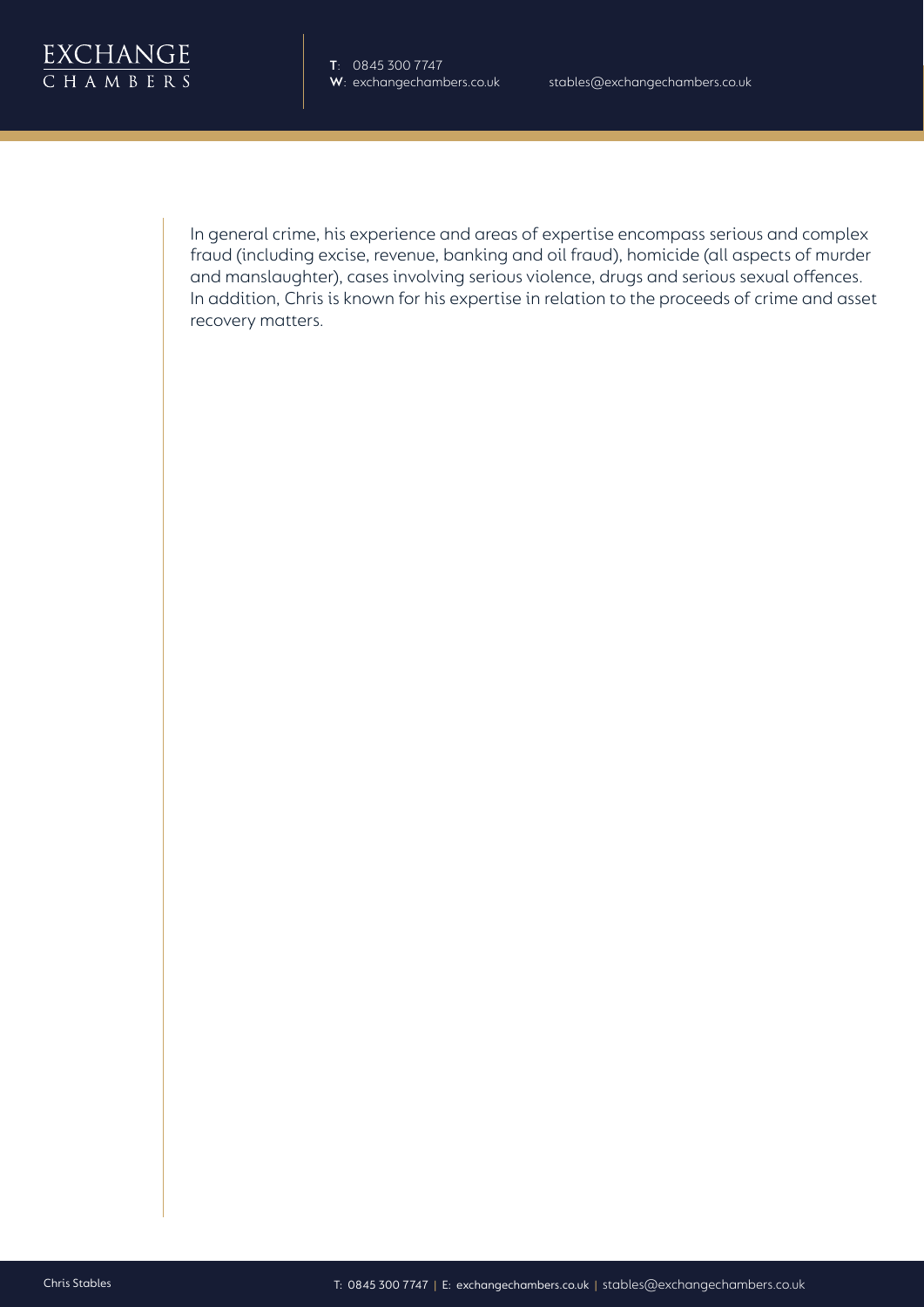

#### Cases

*R v Antonov*. Current instructions. Murder case following sustained hammer attack. Case involving complex psychiatric issues and evidence.

*Operation Polymer, R v Allen & others*. Long-running, multi-handed trial involving allegations of serious sexual abuse of children within care homes in Yorkshire in the 1970s and 1980s.

**Operation Affleck, R v Wren & others**. Multi-handed trial concerning 'land-banking' fraud in the context of sales of numerous plots of land.

*R v Neave & others*. Heard at the Old Bailey and part of Operation Elveden. Involving the sale of confidential information to national newspapers. Senior staff member at Broadmoor Secure Hospital selling information to The Sun newspaper concerning the Yorkshire Ripper Peter Sutcliffe and Robert Napper (Rachel Nickell murder on Wimbledon Common).

*R v Taylor & others*. With Lord Carlile QC. Alleged murder of police officer off duty in Liverpool city centre. Defendant acquitted of murder, convicted of manslaughter.

*Operation Camaro, R v Terry & others*. Long-running, multi-handed trial involving Class A drug supply and serious firearms offences.

*R v Kell, & others*. Leading Junior. Trial lasting 4 months concerning conspiracies to commit offences of corruption, false accounting and to pervert the course of justice. Corruption between Merseyside Police Estates Management Dept and external contracting companies.

*Operation Savanah, R v Little & others*. HMRC excise and oil fraud. Conspiracy fraudulently to evade excise duty.

*R v Gardner*. Attempted murder (of wife by husband).

*R v Hall & others*. Operation Greengage. Large scale conspiracy to supply Class A drugs, firearms and ammunition.

*R v King*. Child destruction. Serious assault (by kicking) on pregnant mother causing death of unborn child.

*R v Williams & others*. Trial lasting 4 months and concerning conspiracy to defraud. Tried at Southwark Crown Court. Complex £20M fraud upon NatWest and RBS.

*R v McCaffrey.* Murder. Joint participation in murder by stabbing.

*R v Hoey*. Attempted murder of police officer on duty, by multiple stabbing.